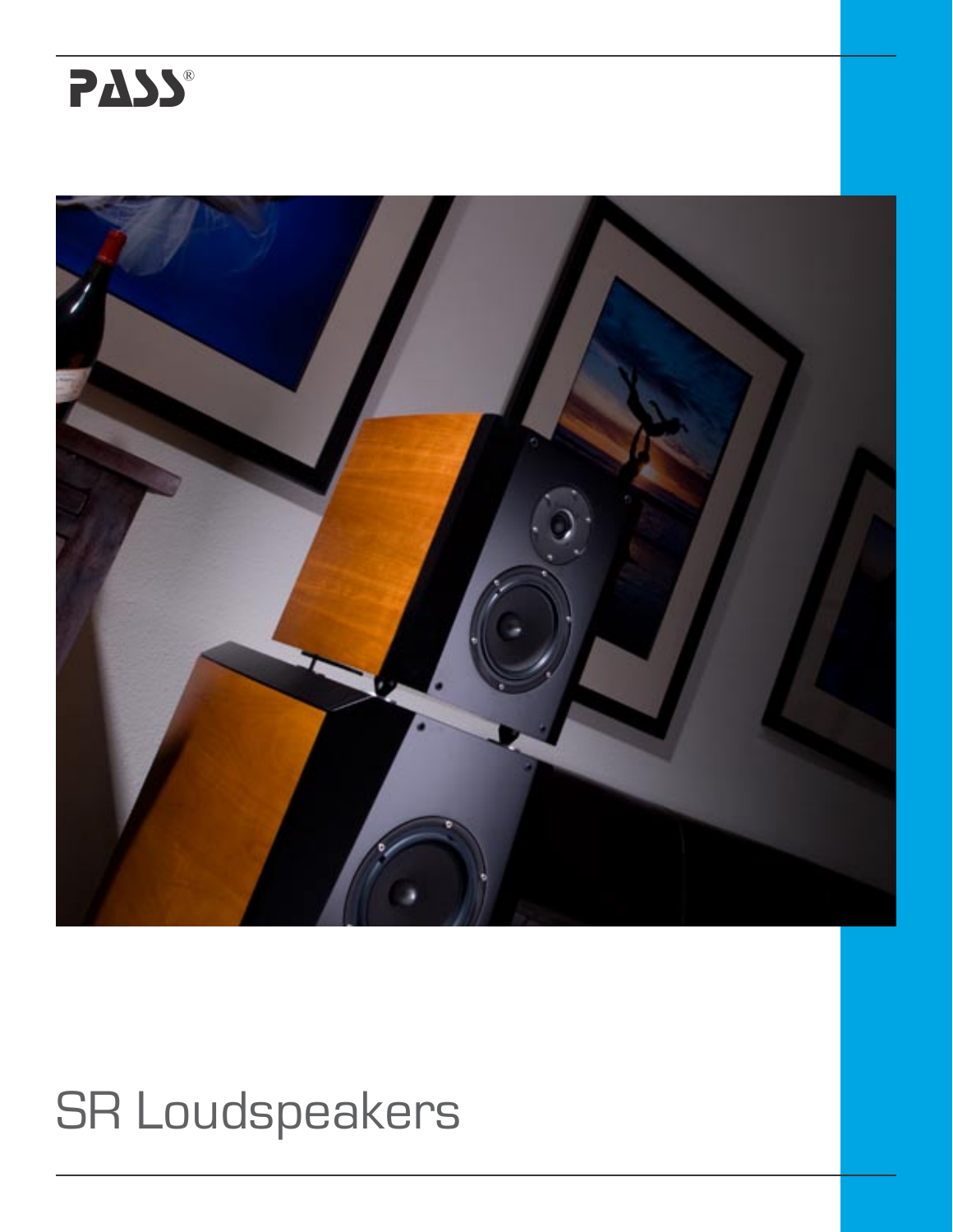The "SR-1" (First son of Rushmore ) loudspeaker was Pass Laboratories second entry into the often-confusing world of loudspeakers, a world fraught with claims of new technology and brilliant technological breakthroughs. Pass Laboratories claims no special technology in the SR-1, only Nelson Pass's meticulous attention to detail, a strong commitment to using the finest available parts and the



love of experiencing the finest in recorded music.

The first Pass Labs loudspeaker was "Rushmore" a no compromise system built around what we sincerely believed were the finest, high efficiency drivers available anywhere in the world. Those drivers were mated to four purpose built class A amplifiers, electronic crossovers and level controls into a self contained, all encompassing package.

Realizing that many customers already have favorite electronics or appreciate the opportunity to choose and substitute electronics as their preferences change; Pass set out to design a speaker that accommodates a wide variety of customer owned electronics without compromising the sound.

Like Rushmore the Pass Laboratories SR-1 started with the best drivers available; the highly regarded Nextel series from Seas of Norway. Each SR-1 loudspeaker system contains one each;

29 mm soft dome "HEXADYM" tm magnet tweeter 18 cm midrange driver 22 cm mid-woofer driver 26 cm long excursion woofer

All of these Seas drivers have very long excursion diaphragms, low mass, underhung voice coils and substantial copper faraday rings in the motor assembly.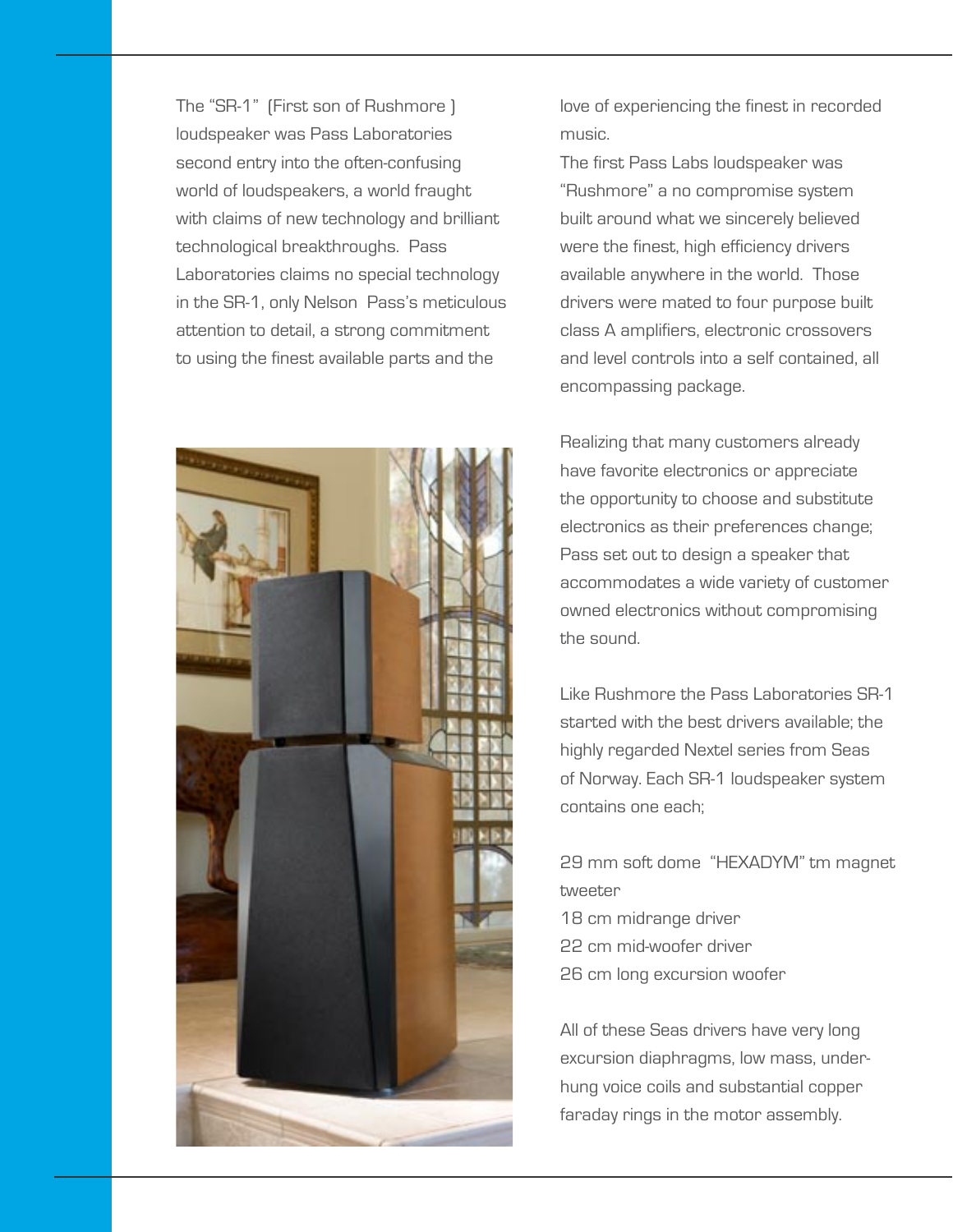These advanced and costly design features in the Nextel drivers assure very low, nonlinear distortion and excellent transient response.

Recognizing that not all audiophiles are blessed with spacious rooms that welcome all loudspeakers, the SR-2 was conceived with the thought of making the most of difficult rooms.

The SR-2 is a more compact 3-way version of the SR-1. The SR-2 was optimized to make best use of smaller and more acoustically demanding environments that may not support large floor standing speakers.

One of the significant attributes of the SR-2 is a spectacular blending of the three drivers into one coherent voice even at listening positions normally associated as very near field and too close to the speaker to be considered optimal.

Each loudspeaker element and crossover in this two-piece system is hand wired, inspected and tested in the Foresthill California factory of Pass Laboratories, assuring our meticulous personal attention to quality control.

Like the SR-1, the SR-2 uses the Nextel series from Seas of Norway. Each SR-2 loudspeaker system contains one each;

29 mm "HEXADYM" tm magnet tweeter



18 cm midrange driver 26 cm long excursion woofer

We at Pass Laboratories want you the listener to enjoy this hobby in all it's aspects. If you want to do nothing but listen to the music then we say sit back and enjoy the "SR" Loudspeakers for what they do. If you want to enjoy the equipment we say sit back and enjoy the "SR-1" or "SR-2" for all the things they let you do.